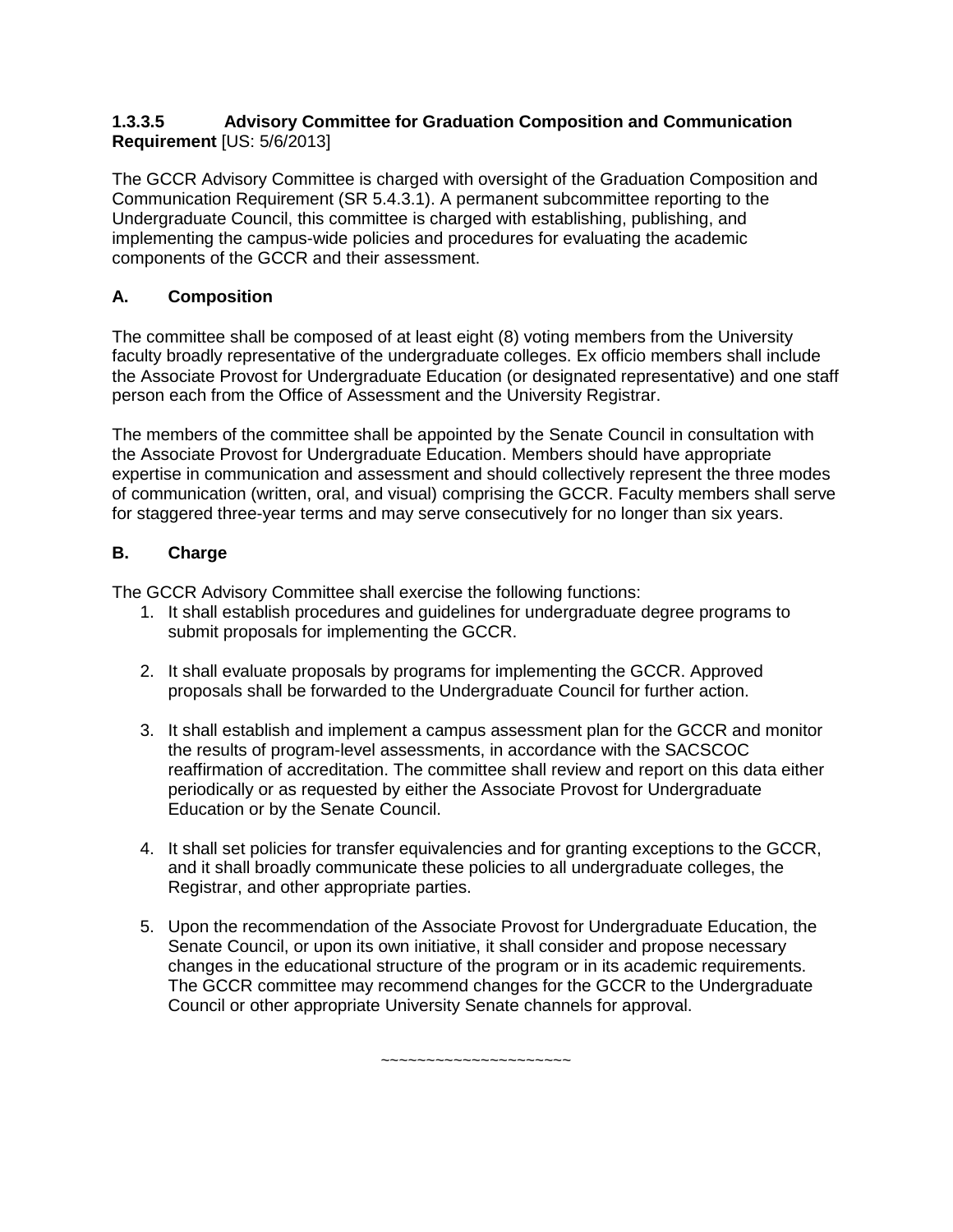## **5.4.3.1 Composition and Communication** [US: 5/6/2013]

All students on the main campus must satisfy the Composition and Communication requirement in the UK Core. Before graduation, they must also satisfy a more advanced course to fulfill the Graduation Composition and Communication Requirement (GCCR). The faculty in each undergraduate degree program shall implement a Composition and Communication Requirement (GCCR) appropriate to the academic discipline and professional expectations of the major. (Exception: Students in the Honors Program will continue to satisfy the entire University Writing Requirement through that curriculum.) Each undergraduate program faculty shall articulate this requirement in terms of one or more learning outcomes that will be assessed regularly as required by program accreditation standards and university standards for SACS reaffirmation of accreditation. Each GCCR requirement, learning outcome, and assessment protocol must be vetted and approved by the Senate GCCR Advisory Committee.

Students must successfully complete this requirement after achieving sophomore status and prior to graduation. To satisfy the GCCR, students must earn an average grade of C or better on the designated Composition and Communication (C&C) intensive assignments produced in any given course designated as fulfilling some or all of the GCCR.

#### **A. Requirements**

1. The GCCR shall consist of three components, each of which should reflect the standards and practices of the particular discipline:

(a) one or more written assignments in English that total to at least 4,500 words (the equivalent of 15 pages of double-spaced, typewritten text);

(b) either an oral assignment in English, in which students must give a formal presentation at least 10 minutes long, or a visual assignment, in which students create at least one significant visual/electronic artifact (e.g., a web site or video presentation);

(c) an assignment in English that requires the student to demonstrate information literacy in the discipline.

2. The GCCR may be satisfied via either a single GCCR intensive course or a series of GCCR intensive assignments in a series of courses. Faculty may specify that a course offered by another undergraduate program fulfills the GCCR if the faculty in the second undergraduate program so agree.

3. Courses must incorporate a draft/feedback/revision process on GCCR assignments.

#### **B. Assessment**

Each undergraduate degree program shall identify to the Senate (via the GCCR Advisory Committee) at least one specific program learning outcome and a plan for assessing both the writing and oral or visual components of the GCCR.

The assessment plan will include (a) clear goals for successful achievement of the GCCR, (b) specific criteria and rubrics for systematically assessing student work, and (c) a cogent